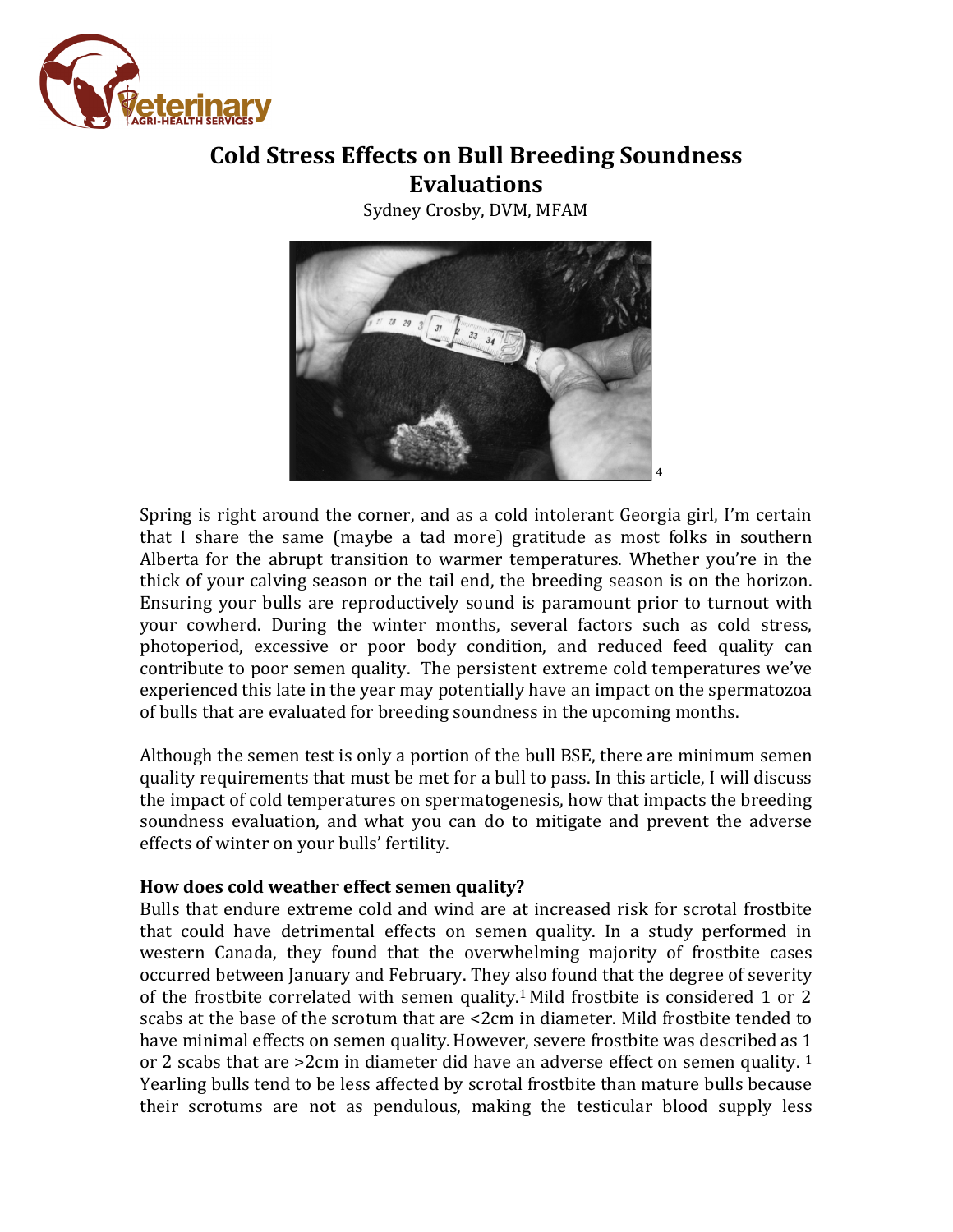

susceptible to issues associated with thermoregulation.3 Frostbite causes inflammation of the scrotum leading to increased temperature of the testes, disturbing spermatogenesis. Common morphology defects associated with cold stress are distal midpieces reflex defects such as bent or folded midpieces and tails.<sup>3</sup> In the picture below, it shows the typical distal midpiece reflexes (DMRs) seen when evaluating morphology of the sperm. These defects result in a decision deferred (DD).





Severe Frostbite

## **My bull has received a decision deferred (DD). What now?**

5

Whether you have a bull sale coming up or you're about to turn your bulls out, having a deferred decision on any of your bulls can seem like a monkey wrench has just been thrown into your plans. It typically takes 2-3 weeks for bulls to recover from DMR defects. Delaying semen test or re-testing your bulls until a few weeks later in the spring may be beneficial for a positive outcome on semen evaluation. If you have a bull sale planned soon, you can still sell decision deferred (DD) bulls with the disclaimer that they have not officially passed a BSE along with the guarantee of reimbursement, a credit, or exchange if the bull does not pass semen re-test.